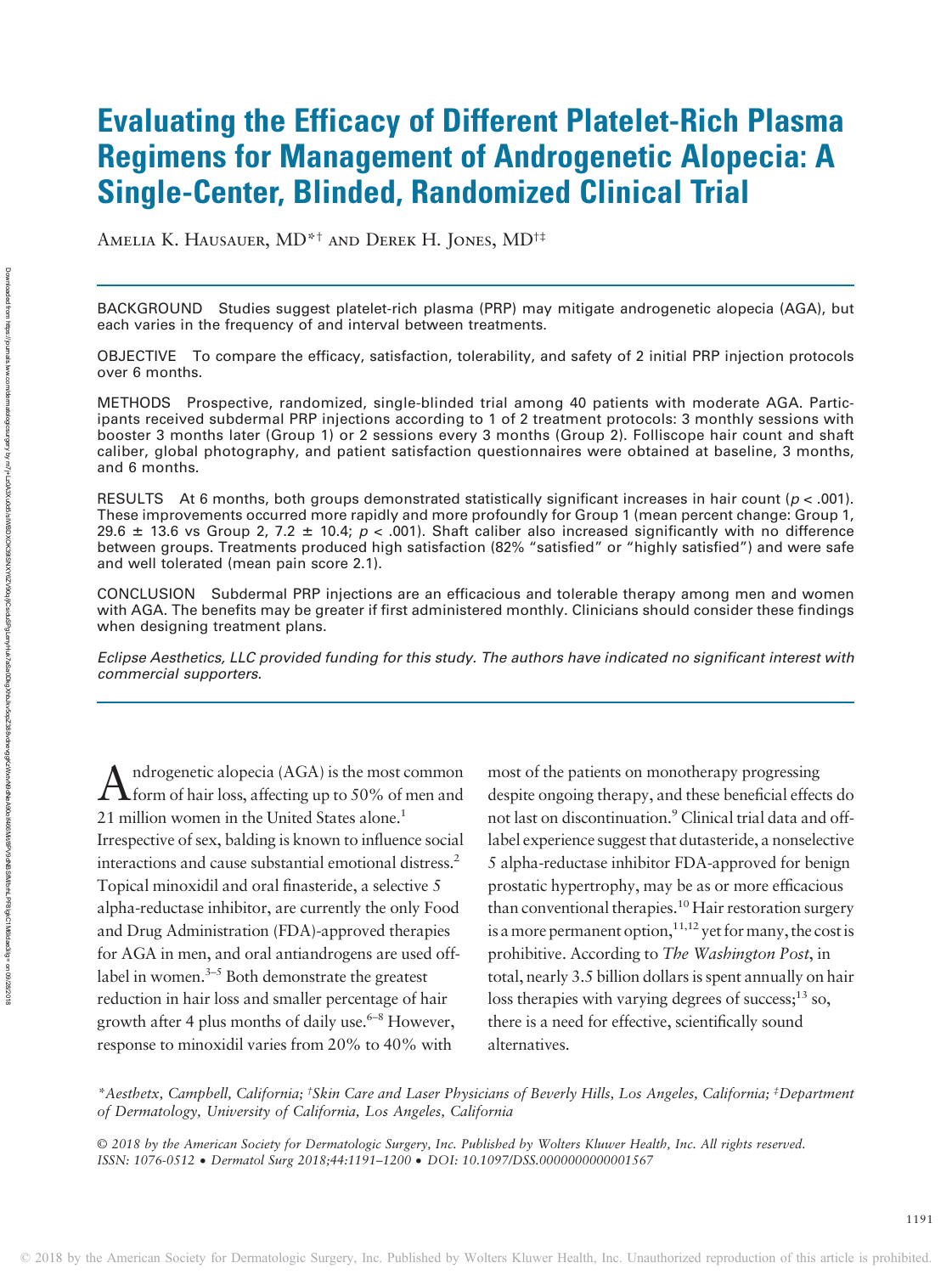The injection of platelet-rich plasma (PRP) as an autologous therapy has garnered increasing interest across a wide variety of medical specialties. Originally indicated to enhance connective tissue regeneration in orthopedics, PRP has been applied more recently to dermatologic conditions because of its ability to stimulate fibroblast proliferation, induce collagen and elastin production, and improve the quantity and quality of the extracellular matrix.<sup>14,15</sup> Studies in mice suggest that these matrix changes result from increased prostimulatory cytokines, such as vascular endothelial growth factor (VEGF), platelet-derived growth factor (PDGF), and transforming growth factor beta  $(TGFB)<sup>16</sup>$  Considering the fact that these signaling cascades are also critical in regulating the hair growth cycle, PRP has emerged as a potential management of AGA.17,18 Several recently published articles demonstrate efficacy in treating patterned baldness,<sup>19–21</sup> but each varies in the treatment protocol, and there are no evidence-based data guiding frequency of and/or interval between injection sessions. The authors conducted a prospective, randomized, single-blinded pilot trial to investigate the most beneficial number and timing ("protocol") of PRP treatments among men and women with AGA. The objectives of this study were to compare the efficacy, satisfaction, tolerability, and safety of 2 different initial PRP protocols over 6 months and determine which was superior when starting therapy.

## Materials and Methods

#### Study Design

After receiving institutional review board/ethics committee approval, the authors enrolled 40male and female participants from a private practice in Los Angeles, CA. Twenty were randomly assigned to 1 of 2 different treatment groups: 3 monthly sessions with a booster 3 months later (total 4 treatments; Group 1) versus 2 sessions every 3 months (total 2 treatments; Group 2).

# **Participants**

Forty healthy men and women aged 18 to 60 years with AGA, disease stages Norwood-Hamilton II–V and Ludwig I2–II1, respectively, were recruited between November 2016 and January 2017.

Exclusion criteria included: diagnosis of non-AGA hair loss; active skin disease, infection, cuts, or abrasions on the scalp; history of surgical hair restoration; current or recent malignancy, excluding non-scalp nonmelanoma or melanoma skin cancers, as well as current or recent chemotherapy or radiation treatments; history of thyroid dysfunction, autoimmune disorder that might interfere or increase the risks associated with the treatment, or blood-borne infection (i.e., human immunodeficiency virus [HIV], hepatitis B virus, and hepatitis C virus); tendency to develop keloids; anticoagulant therapy, except for aspirin, nonsteroidal anti-inflammatory drugs, or vitamin E if discontinued 7 to 14 days before each session; hematologic or coagulation disorder (i.e., platelet dysfunction syndrome, thrombocytopenia  $<$ 150,000 platelets/ $\mu$ L, hypofibrinogenemia); or current or anticipated pregnancy and/or breastfeeding. Subjects whose hair had been clinically stable on FDAapproved AGA therapies—topical minoxidil and/or oral finasteride—for 12 months were allowed to participate without changing their regimens because in practice, PRP is often used in conjunction with other available therapies, as these agents have different mechanisms of action so may have synergistic effects, and because discontinuing such medications could result in telogen effluvium several months into the study, thereby altering results. Use of other products, devices, or medications intended to promote hair growth was prohibited. There was a 90-day washout period for antiandrogen therapies.

To ensure adherence to the above, participants underwent thorough screening history and physical examination. Hair pull test detected abnormal shedding, as seen in telogen effluvium. Laboratory testing included factors that may affect and/or explain hair loss (thyroid stimulating hormone, ferritin level); serologies for important blood-borne infections; risk factors for increased bleeding (platelet count); and pregnancy testing.

# Interventions/Preparation of Intervention

The authors randomized eligible participants in a 1:1 ratio to 2 treatment protocols: Group 1 received 4 total injections, the first 3 at monthly intervals and the last 3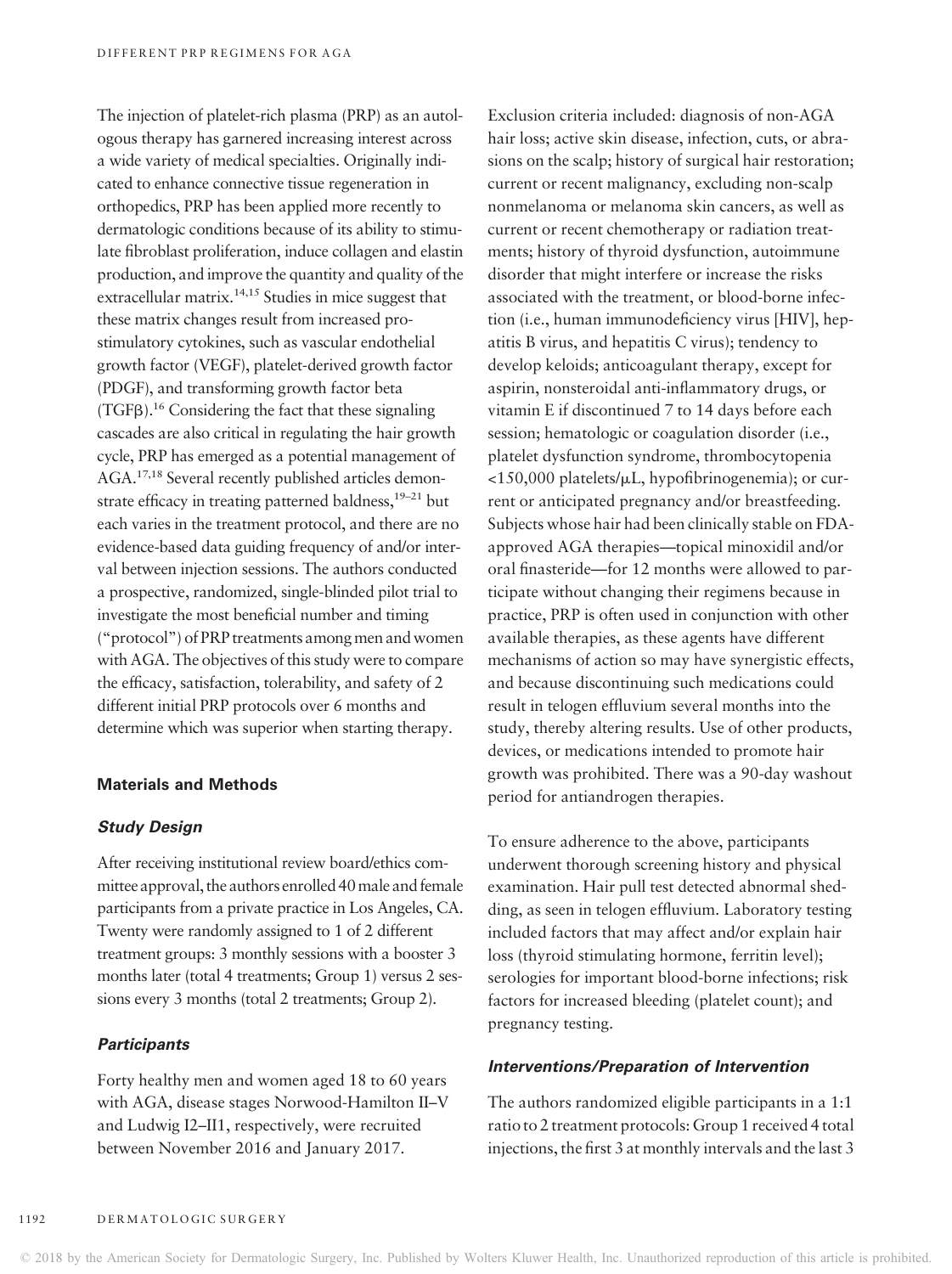| TABLE 1. Baseline Characteristics of Patients Treated With Platelet-Rich Plasma |                |                      |                   |  |  |  |
|---------------------------------------------------------------------------------|----------------|----------------------|-------------------|--|--|--|
| Demographics                                                                    | All $(n = 39)$ | Group 1 ( $n = 20$ ) | Group $2(n = 19)$ |  |  |  |
| Sex, n (%)                                                                      |                |                      |                   |  |  |  |
| Male                                                                            | 29(74.4)       | 17 (85.0)            | 12(63.2)          |  |  |  |
| Female                                                                          | 10(25.6)       | 3(15.0)              | 7(36.8)           |  |  |  |
| Mean age (yr)                                                                   | 43.75          | 40.1                 | 46.85             |  |  |  |
| Race/ethnicity, n (%)                                                           |                |                      |                   |  |  |  |
| Non-Hispanic White/Caucasian                                                    | 29(74.4)       | 16(80.0)             | 13(68.4)          |  |  |  |
| Hispanic                                                                        | 3(7.6)         | 1(5.0)               | 2(10.5)           |  |  |  |
| <b>Black</b>                                                                    | 1(2.6)         | $\Omega$             | 1(5.3)            |  |  |  |
| Asian/Pacific Islander                                                          | 1(2.6)         | 1(5.0)               | $\Omega$          |  |  |  |
| Middle Eastern/Persian                                                          | 4(10.2)        | 2(10.0)              | 2(10.5)           |  |  |  |
| Other                                                                           | 1(2.6)         | $\Omega$             | 1(5.3)            |  |  |  |
| Mean duration of hair loss (yr)                                                 | 6.45           | 6.15                 | 6.75              |  |  |  |
| Less than 6 years, $n$ (%)                                                      | 17(43.6)       | 9(45.0)              | 8(42.1)           |  |  |  |
| More than 6 years, $n$ (%)                                                      | 22(56.4)       | 11(55.0)             | 11(57.9)          |  |  |  |
| Hair loss therapy, $n$ (%)                                                      |                |                      |                   |  |  |  |
| Previous finasteride                                                            | 15(38.5)       | 10(50.0)             | 5(26.2)           |  |  |  |
| <b>Current finasteride</b>                                                      | 8(20.5)        | 4(20.0)              | 4(21.1)           |  |  |  |
| Previous minoxidil                                                              | 17(43.6)       | 9(45.0)              | 8(42.1)           |  |  |  |
| Current minoxidil                                                               | 10(25.6)       | 6(30.0)              | 4(21.1)           |  |  |  |
| Other                                                                           | 11(28.2)       | 3(15.0)              | 8(42.1)           |  |  |  |
| Pattern, n (%)                                                                  |                |                      |                   |  |  |  |
| Temporal                                                                        | 9(23.0)        | 5(25.0)              | 4(21.1)           |  |  |  |
| Vertex                                                                          | 7(18.0)        | 4(20.0)              | 3(15.8)           |  |  |  |
| Temporal and vertex                                                             | 13(33.3)       | 8(40.0)              | 5(26.2)           |  |  |  |
| Central part                                                                    | 7(18.0)        | 3(15.0)              | 4(21.1)           |  |  |  |
| Central part and temples                                                        | 3(7.7)         | $\mathbf 0$          | 3(15.8)           |  |  |  |

months later, whereas Group 2 received 2 total injections, one at baseline and one at 3 months.

Platelet-rich plasma preparation involved EclipsePRP kits (Eclipse Aesthetics LLC, Dallas, TX), collecting 22 mL of peripheral blood, which was centrifuged at 3,500 revolutions per minute for 10 minutes. This process separates blood products according to their specific densities. The proprietary gel plug removes 99.9% of erythrocytes and 92% of leukocytes. $22,23$ Approximately 50% of resulting supernatant is removed (platelet-poor plasma), and the tube is gently agitated to resuspend all platelets in the remaining smaller volume of plasma. The final yield generally ranges from 4 to 6 mL of PRP at roughly 4 to 6 times the platelet concentration of whole blood. Platelet-rich plasma was injected in 0.2 to 0.5 mL aliquots subdermally using a 32-gauge, half-inch needle every 2 to 3 cm at balding areas. At each appointment, participants had the option to use topical lidocaine 23%/

tetracaine 7% ointment for anesthesia at the region of injections.

# Assessment Criteria and Post-treatment Data Collection

During screening, the authors obtained baseline magnified (Folliscope 2.8; Anagen Corp., Seoul, Korea) and global (Hair Metrix<sup>SM</sup>/Canon Rebel T6i; Canfield Scientific Inc., Parsippany, NJ) photographs from which mean hair count (hairs/cm2), shaft caliber (microns,  $\mu$ m), and Norwood–Hamilton or Ludwig scale were determined. A single representative point at the leading edge of an actively balding region was selected and used for all folliscope images throughout the duration of the trial. Precise measurements obtained between this point and the glabella and bilateral canthi (triangulation, specifically: lines measured obliquely from the lateral canthi to the evaluation point and one line measured from the midway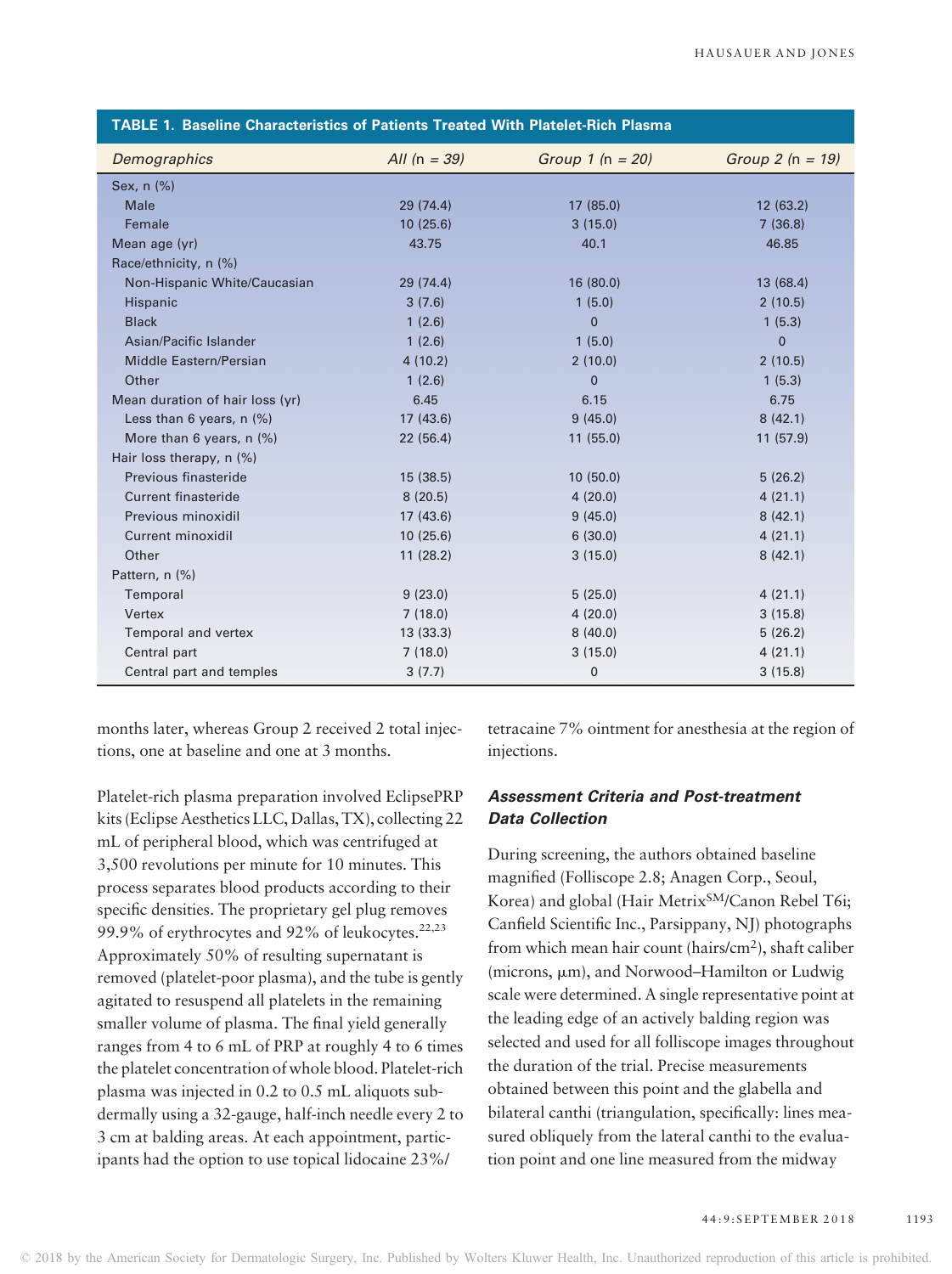| TABLE 2. Hair Count Parameters for 2 Treatment Protocols at Baseline, 3 Months, and 6 Months |                  |                  |         |                  |                                      |                          |                 |
|----------------------------------------------------------------------------------------------|------------------|------------------|---------|------------------|--------------------------------------|--------------------------|-----------------|
| Count (hairs/cm <sup>2</sup> ), Mean $\pm$ SD                                                |                  |                  |         |                  | Change Between Groups, Mean $\pm$ SD |                          |                 |
| Group                                                                                        | <b>Baseline</b>  | $3 \, \text{mo}$ | p       | 6 <sub>mo</sub>  | $\mathsf{D}$                         | Absolute (hairs/ $cm2$ ) | Percent (%)     |
|                                                                                              | $160.4 \pm 36.9$ | $183.5 \pm 40.9$ | $-.001$ | $207.1 + 49.5$   | $-.001$                              | $46.7 \pm 23.5$          | $29.6 \pm 13.6$ |
| $\mathfrak{p}$                                                                               | $177.6 \pm 62.0$ | $181.1 + 65.1$   | .23     | $190.6 \pm 66.9$ | .009                                 | $13.1 \pm 19.3$          | $7.2 + 10.4$    |
|                                                                                              |                  |                  |         |                  |                                      | p < .001                 | p < .001        |

point on a line drawn between the medial canthi to the evaluation point) were recorded in the study documents and allowed for consistent, reproducible identification of the imaging site at each evaluation appointment. The authors did not tattoo this location because permanent, invasive markings might discourage enrollment and thus, decrease the study's generalizability. Folliscope and global photography were repeated at 3- and 6-month status after first PRP treatment. All data collection, including determination of hair counts and caliber as well as overall severity ratings, were performed in batches without consulting previous images or numbers to ensure better blinding and more objective results.

Subjects also completed satisfaction and outcome questionnaires at 3 and 6 months, rating satisfaction on a 4-point scale  $(3 =$ highly satisfied,  $2 =$  satisfied,  $1 =$ dissatisfied, and 0 = highly dissatisfied). Safety and tolerability data were collected during each appointment. After all treatments, participants assigned a pain score on the verified 0-point visual analogue scale.

# Statistical Assessment

Statistical analyses were performed in Python using libraries scipy (version 0.19.0), statsmodels (v0.8.0), and seaborn (v0.7.1). To assess changes in mean hair count and caliber over time, the authors applied Student t-test or Wilcoxon signed-rank test, if data were not normally distributed. The authors evaluated the relationship between mean percent change in hair count and duration, age, and sex using linear and logistic regression modeling. Other analyses included descriptive statistics (percent, absolute, and relative frequencies) for categorical and ordinal variables such as satisfaction and safety data as well as analysis of variance (mixed model for repeated measures) testing for quality of life metrics.

### **Results**

Forty patients, 20 per group, enrolled in this study, including 30 men and 10 women, of which 39 completed the protocol (20 in Group 1 and 19 in Group 2). One man withdrew after his first treatment for unrelated personal reasons. Table 1 summarizes baseline characteristics of all subjects. Mean age at enrollment was 43.75 years and similar between groups ( $p = .69$ ).

## Hair Counts

Mean baseline hair counts were similar between the 2 groups ( $p = .37$ ). Only Group 1 demonstrated statistically significant increases at 3 months (Group 1,  $p < .001$ ; Group 2,  $p = .23$ ). By 6 months, both achieved statistical significance relative to baseline  $(p < .001)$ . However, when comparing absolute and percent change between groups, the Group 1 protocol yielded superior results and was statistically



Figure 1. Change in hair counts over 6 months.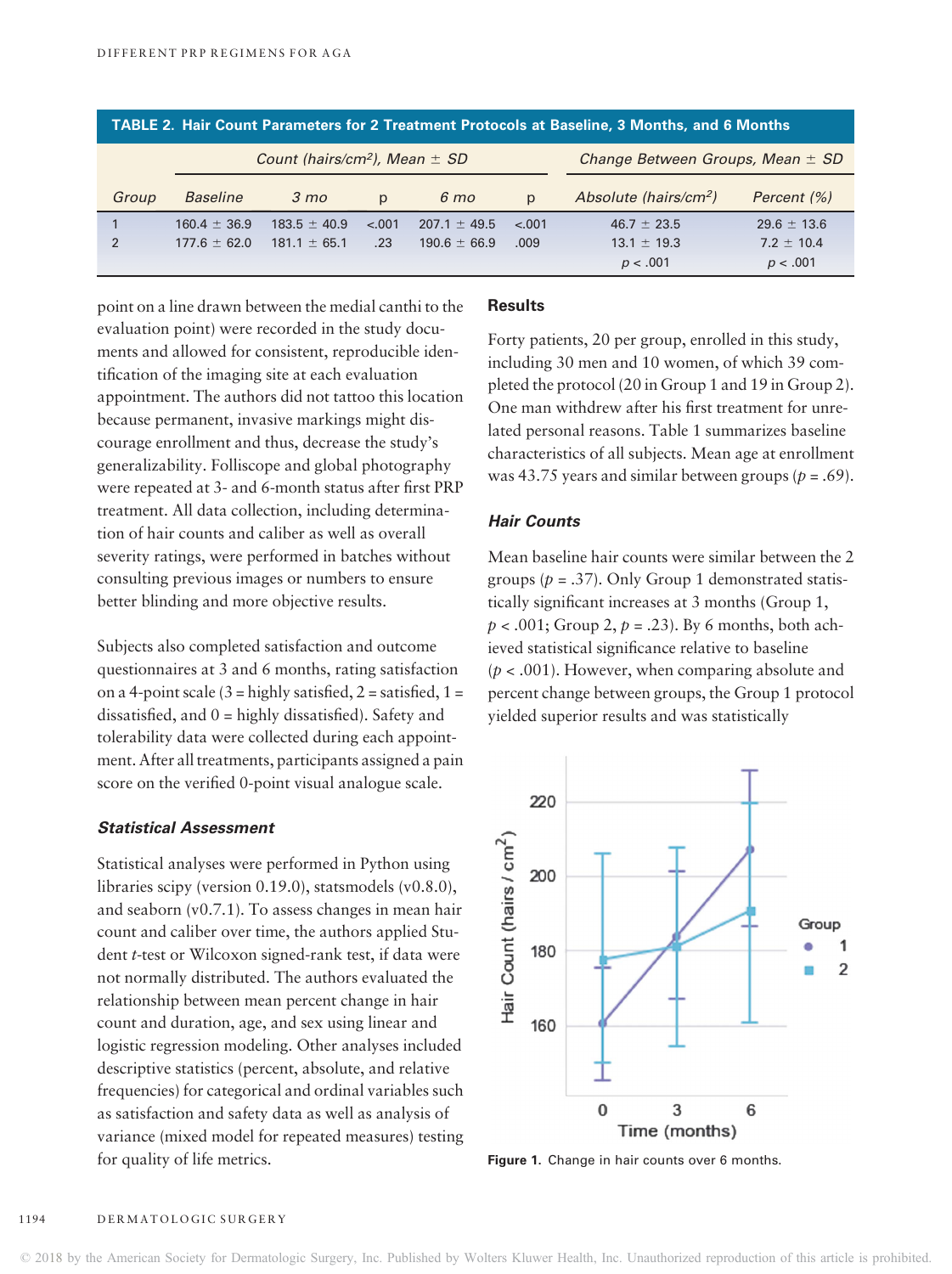

Figure 2. Global photography of representative patients from Group 1 at (A) baseline and (B) 6 months as well as from Group 2 at (C) baseline and (D) 6 months.

significantly better than that of Group 2 (mean percent change: Group  $1, 29.6 \pm 13.6$  vs Group  $2, 7.2 \pm 10.4$ ;  $p < .001$ ; Table 2, Figures 1 and 2).

Using linear regression to evaluate important variables potentially associated with response to PRP, the authors found no difference in the increases seen among men and women ( $p = .78$ ). Longer duration of AGA correlated with lower mean percent change in hair count, particularly for Group 1 (Figure 3). There was a trend toward smaller change with increasing

age, although the confidence intervals were wide. "Being in Group 1" was the only statistically significant variable predicting a mean percent change >20% in a multivariable logistic regression controlling for age, AGA duration, and sex  $(p < .001)$ .

# Hair Shaft Caliber

Statistically significantly increased mean hair shaft caliber was evident at 3 and 6 months irrespective of group ( $p < .001$ ). At the study end point, there was no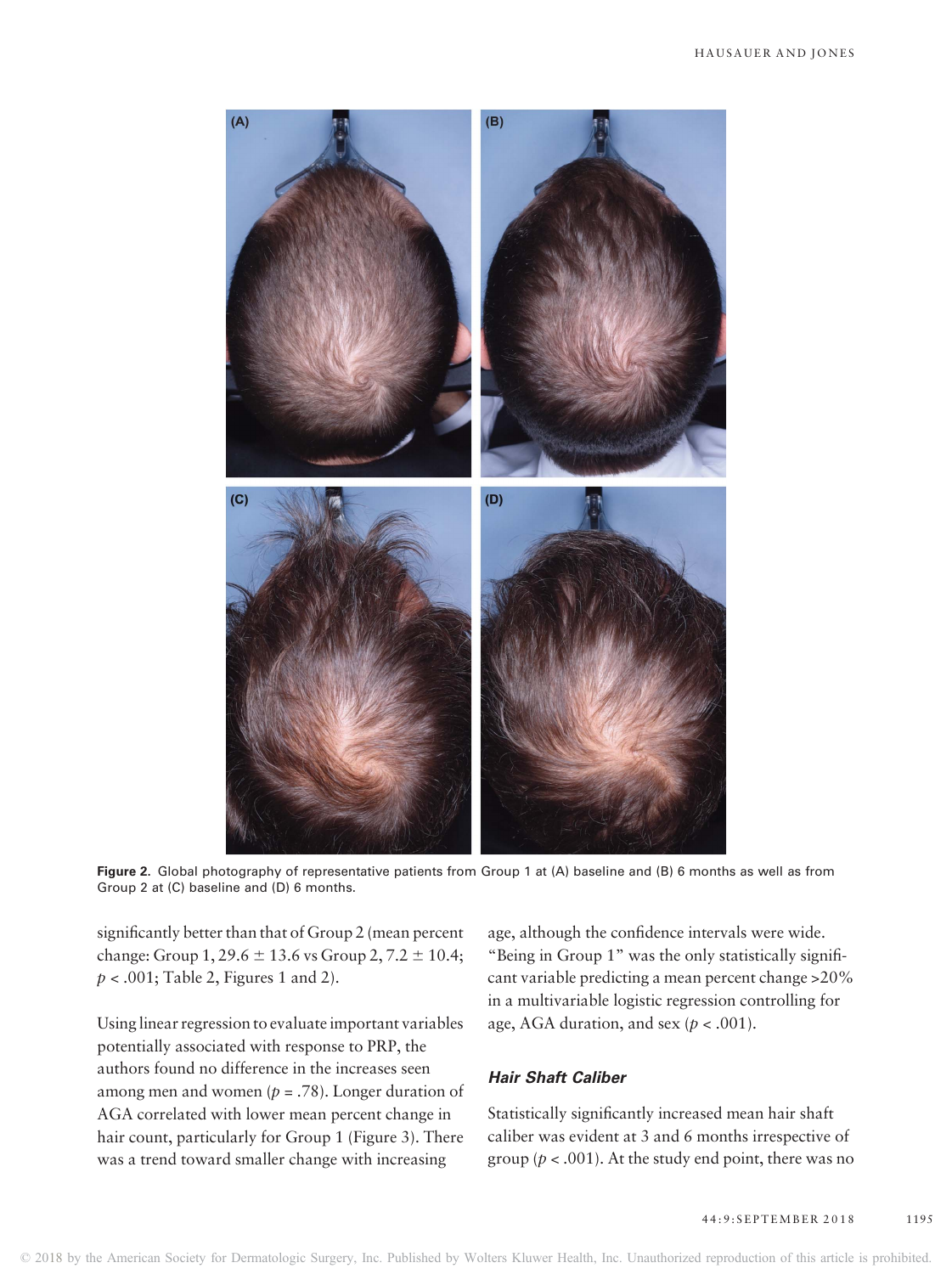

Figure 3. Correlation between change in hair count and duration of androgenetic alopecia.

significant difference in absolute or percent change between the treatment protocols (absolute change,  $p = .59$  and percent change,  $p = .36$ , respectively; Table 3 and Figure 4).

# Tolerability and Safety

Although just under a third of subjects reported associated pain or discomfort, 74.4% rated the procedure as "tolerable" with a mean pain score of 2.1 (Table 5). All adverse events were mild as outlined in Table 6.

# Satisfaction

Mean satisfaction score across the entire study period was 2.3 (Group 1, 2.5; Group 2, 2.1). At 6 months, 82% of participants reported being "satisfied" or "highly satisfied" (Table 4). The majority would continue therapy or recommend it to others. Larger changes in mean hair count did correlate with higher satisfaction ratings among both groups. This trend appeared during the first 3 months of treatment, and then persisted ( $p = .02$ ). Of note, those in Group 1 were more likely to report the highest scores.

### **Discussion**

Androgenetic alopecia affects a substantial portion of the population; yet, there are few scientifically proven therapies. This prospective, randomized, controlled trial is the first to directly compare different initial PRP treatment protocols in the hopes of optimizing outcomes. The authors demonstrated that PRP positively affects hair parameters and mitigates changes associated with patterned hair loss, regardless of the 2

| TABLE 3. Hair Shaft Caliber Parameters for 2 Treatment Protocols at Baseline, 3 Months, and 6 Months |                 |                  |              |                 |                                      |                    |                 |
|------------------------------------------------------------------------------------------------------|-----------------|------------------|--------------|-----------------|--------------------------------------|--------------------|-----------------|
| Caliber ( $\mu$ m), Mean $\pm$ SD                                                                    |                 |                  |              |                 | Change Between Groups, Mean $\pm$ SD |                    |                 |
| Group                                                                                                | <b>Baseline</b> | $3 \, \text{mo}$ | $\mathsf{D}$ | $6 \text{ mo}$  | $\mathsf{D}$                         | Absolute $(\mu m)$ | Percent (%)     |
|                                                                                                      | $54.5 \pm 9.3$  | $64.7 \pm 6.8$   | $-.001$      | $70.5 \pm 8.5$  | $-.001$                              | $16.0 \pm 7.3$     | $31.1 \pm 17.2$ |
| 2                                                                                                    | $57.5 \pm 10.7$ | $65.2 \pm 10.4$  | $-.001$      | $72.3 \pm 10.6$ | $-.001$                              | $14.8 \pm 5.9$     | $26.7 \pm 11.8$ |
|                                                                                                      |                 |                  |              |                 |                                      | $p = .59$          | $p = .36$       |

#### 1196 DERMATOLOGIC SURGERY

© 2018 by the American Society for Dermatologic Surgery, Inc. Published by Wolters Kluwer Health, Inc. Unauthorized reproduction of this article is prohibited.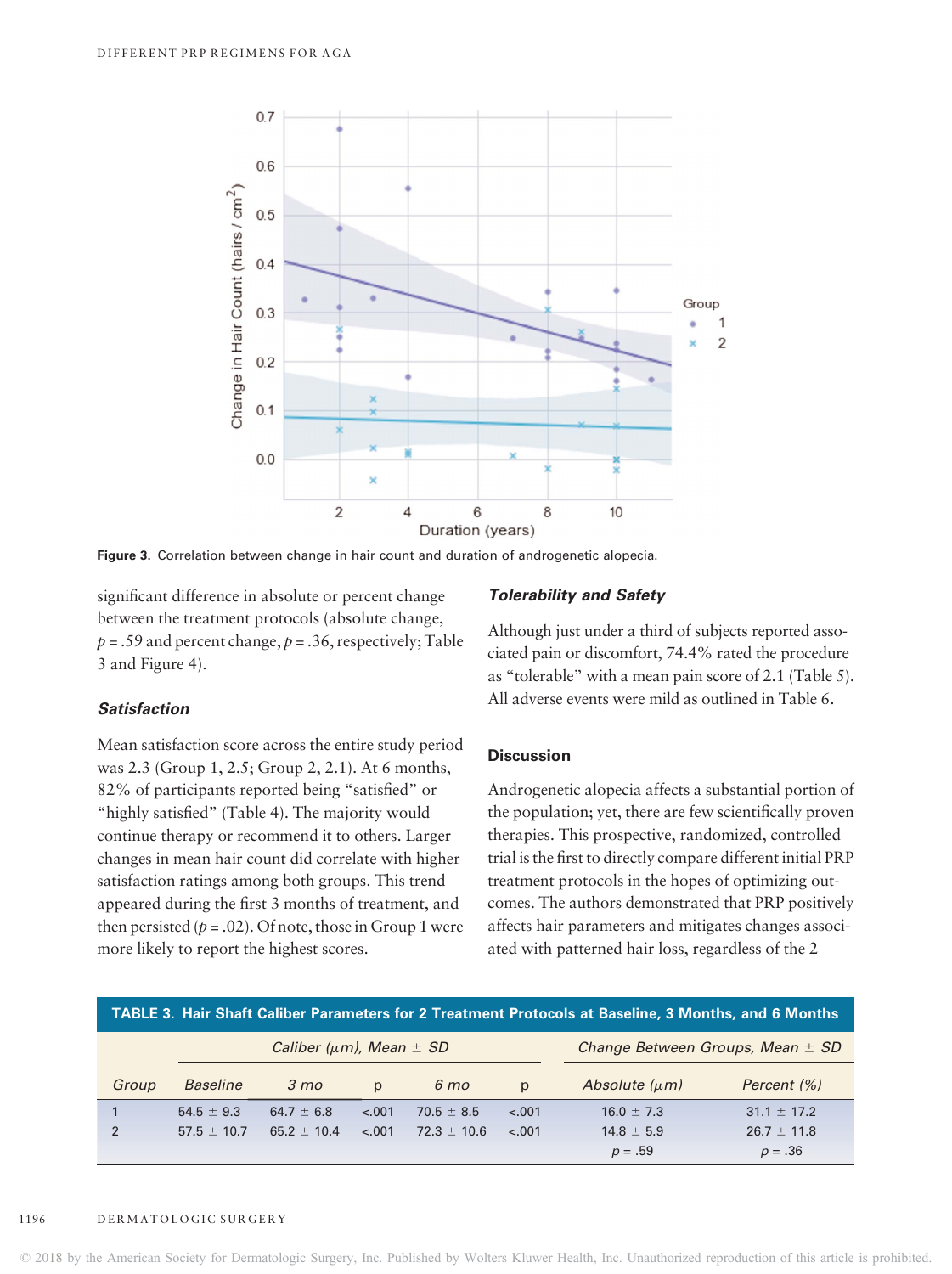

Figure 4. Change in shaft caliber over 6 months.

injection regimens. However, when initiating therapy, monthly treatments transitioning to every 3 months provide greater increases in hair regrowth than sessions every 3 months only. The 2 protocols thickened hair shafts similarly.

Although both groups showed statistically significant improvements in hair count at 6 months, changes were evident earlier and more clinically relevant among Group 1 who had a mean 30% increase compared with Group 2 (7% increase). The human eye cannot reliably detect a 7% overall difference in the number of hairs, a fact that may at least partially explain why subjects in Group 1 were more likely to report the highest levels of satisfaction. Multivariate analysis controlled for sex, age, and disease duration further confirmed that "being in Group 1" predicted a greater response.

Premature transition from anagen to telogen and follicular miniaturization are hallmarks of androgenetic hair loss resulting from altered expression of growth factors. Hair cycling and growth depends on intricate signaling between mesenchymal-derived dermal papilla cells and multipotent stem cells in the follicular bulge region. Studies indicate that increasing Wnt/beta-catenin, sonic hedgehog (Shh), and signal transducer and activator of transcription 3 (STAT3) pathways while downregulating bone morphogenetic protein signaling is critical for transition of hair follicles from telogen to anagen. $24-26$  Circulating androgens, particularly dihydrotestosterone, bind to androgen receptors in the dermal papilla and suppress pro-growth Wnt, Shh, and STAT3 signaling while activating inhibitory cascades.<sup>25</sup> The growth factors found in PRP, including PDGF, TGFB, epidermal

| <b>TABLE 4. Patient-Reported Satisfaction</b> |                |                    |                   |  |  |  |
|-----------------------------------------------|----------------|--------------------|-------------------|--|--|--|
| Metric, $n$ $(\%)$                            | All $(n = 39)$ | Group $1 (n = 20)$ | Group $2(n = 19)$ |  |  |  |
| Satisfaction                                  |                |                    |                   |  |  |  |
| <b>Highly satisfied</b>                       | 16(41.0)       | 11(55.0)           | 5(26.3)           |  |  |  |
| <b>Satisfied</b>                              | 16(41.0)       | 6(30.0)            | 10(52.6)          |  |  |  |
| <b>Dissatisfied</b>                           | 5(12.8)        | 2(10.0)            | 3(15.8)           |  |  |  |
| <b>Highly dissatisfied</b>                    | 2(5.2)         | 1(5.0)             | 1(5.3)            |  |  |  |
| <b>Results</b>                                |                |                    |                   |  |  |  |
| Y                                             | 28(71.8)       | 15(75.0)           | 13(68.4)          |  |  |  |
| N                                             | 6(15.4)        | 2(10.0)            | 4(21.1)           |  |  |  |
| Unsure/maybe                                  | 5(12.8)        | 3(15.0)            | 2(10.5)           |  |  |  |
| Recommend to others                           |                |                    |                   |  |  |  |
| Y                                             | 23(59.0)       | 14 (70.0)          | 9(47.4)           |  |  |  |
| N                                             | 1(2.6)         | $\Omega$           | 1(5.3)            |  |  |  |
| Maybe                                         | 15(38.4)       | 6(30.0)            | 9(47.4)           |  |  |  |
| Motivated to continue                         |                |                    |                   |  |  |  |
| Y                                             | 28 (71.8)      | 17(85.0)           | 11(57.9)          |  |  |  |
| N                                             | 1(2.6)         | $\Omega$           | 1(5.3)            |  |  |  |
| Maybe                                         | 10(25.6)       | 3(15.0)            | 7(36.8)           |  |  |  |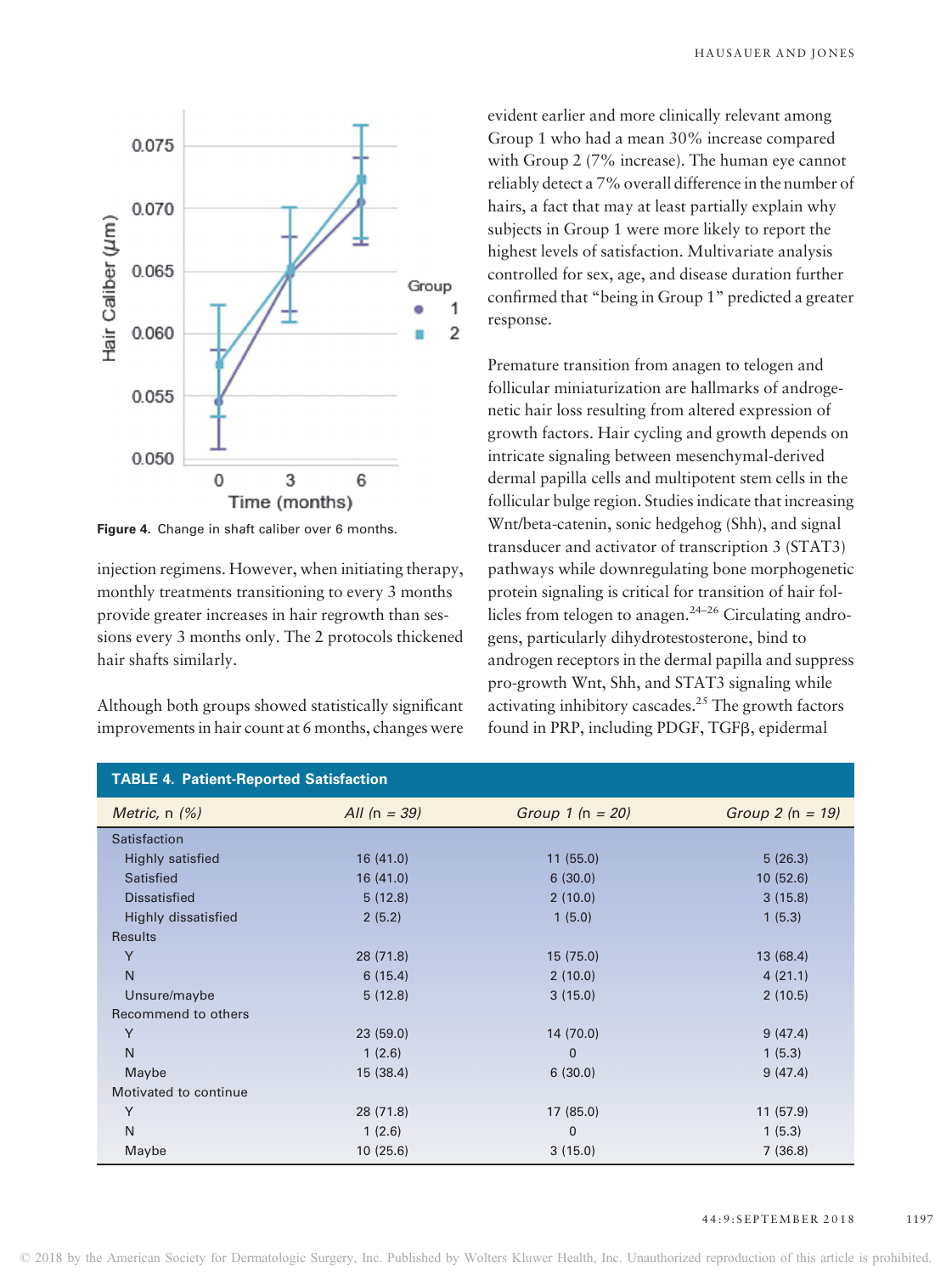## TABLE 5. Patient-Reported Tolerability Over 119 Treatment Sessions (n = 39)

| Tolerability                 |              |
|------------------------------|--------------|
| Verbal classification, n (%) |              |
| Tolerable                    | 29(74.4)     |
| Moderately comfortable       | 10(25.6)     |
| Clearly unpleasant           | $\Omega$     |
| Score, 0-10 (mean, range)    | $2.1(0.5-7)$ |

growth factor (EGF), insulin-like growth factor-1 (IGF1), and VEGF, reinstate the necessary signaling pathways and gene transcription that result in cell survival, proliferation, and differentiation. They stimulate telogen-to-anagen transition, prolong anagen, and promote neoangiogenesis.<sup>27</sup> Thicker shafts may also occur due to neovascularization providing better nutrient supply to existing follicular cells, $28-31$ decreases in perifollicular microinflammation,<sup>32</sup> and upregulation of antiapoptotic proteins in dermal papilla cells.18,33 The authors' discrepant findings in hair count versus caliber suggest that it may require a lower concentration of PRP-contained growth factors to thicken miniaturized hairs than to transition into anagen phase and promote new growth. Folliscope photographs (Figure 5) show a progressively pinker-colored scalp and support the role of enhanced vascularization in the mechanisms driving PRPmediated hair restoration.

Although the authors' study was not intended primarily to determine clinical parameters predicting response to PRP therapy, the authors did note some important trends that warrant further investigation. Improvement in hair counts depended on duration of AGA. This relationship supports the authors' clinical experience: those noting hair loss for less than 5 to 6 years tend to respond more rapidly and profoundly.

| <b>TABLE 6. Treatment-Related Adverse Events</b><br>Occurring in $>1\%$ of Participants (n = 39) |          |  |  |  |
|--------------------------------------------------------------------------------------------------|----------|--|--|--|
| <b>Adverse Events</b>                                                                            | n(%)     |  |  |  |
| Pain/discomfort                                                                                  | 12(30.7) |  |  |  |
| Headache                                                                                         | 5(12.8)  |  |  |  |
| Itching                                                                                          | 8(15.4)  |  |  |  |
| Other                                                                                            | O        |  |  |  |
|                                                                                                  |          |  |  |  |

Change in mean hair count by age was less straightforward, partially because age and duration of AGA are often, but not always, collinear. There were insufficient numbers to examine changes by race/ethnicity, current or past FDA-approved therapy, or pattern of alopecia.

The authors' results are in line with those from previous studies, reporting increases in hair density and/ or number of hairs among patients treated with PRP.<sup>19,21,31,33,34</sup> This body of literature is growing quickly, but most studies are open-label or unblinded using different treatment protocols that are difficult to evaluate head-to-head. The authors sought to compare 2 previously reported protocols in a rigorous prospective, randomized, controlled design using several practical outcome metrics.

Another strength of this study was the novel, subdermal injection technique that has been used clinically and described by Rapaport in a 2017 commentary piece but never tested rigorously to date. This method allows for fewer, more widely spaced injection points than the traditional nappage procedure (0.1 mL injected intradermally on a 1-cm grid) because PRP can diffuse further once in the deeper, subgaleal space. Anecdotally, several patients commented on increased eyebrow growth, presumably from diffusion within this potential space, which is continuous with the frontalis down to the brow. Subdermal injection also was safe and well tolerated, with a mean pain score of approximately 2 on a 0 to 10 scale, although more than 80% declined topical anesthetic. Of the 199 treatment sessions performed for this trial, only during 4 did subjects rate a discomfort score of 5 or higher (3.4%). Half of these occurred in a single patient whose pain dropped to 3 after agreeing to use the optional anesthetic.

In addition, the authors' study included both men and women who responded similarly. This finding is important because there are few data on PRP efficacy among women. Many early reports investigated treatment of male pattern hair loss only. Two recent randomized controlled trials involving women had conflicting results. Alves and  $Grimalt<sup>21</sup>$  reported statistically significant increases in hair count irrespective

© 2018 by the American Society for Dermatologic Surgery, Inc. Published by Wolters Kluwer Health, Inc. Unauthorized reproduction of this article is prohibited.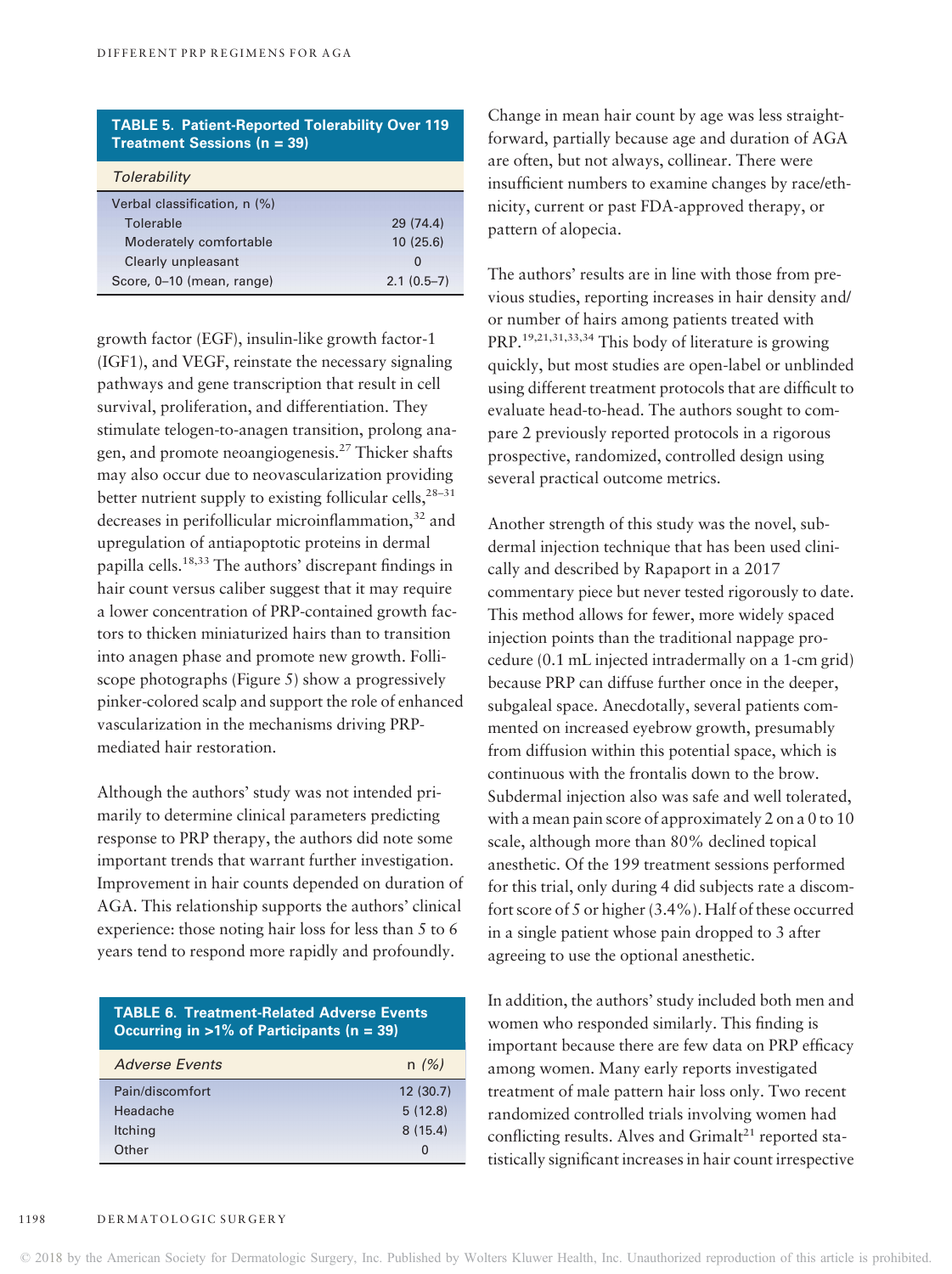

Figure 5. Folliscope images from a patient in Group 1 at (A) baseline and (B) 6 months with 33.1% increase in hair count and 29.4% increase in hair caliber.

of sex, whereas Puig and colleagues<sup>35</sup> found perceived but not actual improvements. The authors suspect that the latter's study protocol (single injection session only) may be more responsible for their statistically null results than the participants'sex. Platelet-rich plasma is an ongoing therapy that requires maintenance when used for a chronic condition such as hair loss.

Despite these strengths, the authors' analysis also had several weaknesses. The sample size was small, albeit one of the largest to date.<sup>33</sup> The 6 month follow-up period was short, given the slow rate of hair growth (1.25 cm/mo), and does not capture long-term effects. The authors continue to follow many of the patients included in this analysis, and several have shown substantial delayed improvements during the 6- to 12 month period; however, those data are outside the scope of this trial. The longest duration study monitored subjects for 2 years with relapse noted at roughly 12 months.<sup>20</sup> Others have seen fall-off after 3 months. The authors' goal was to investigate initial therapy; so, the follow-up period was kept short.

## Conclusion

Several studies document the efficacy of PRP in combating AGA, but treatment frequencies and parameters vary widely. The authors' randomized, controlled trial is the first to compare directly the efficacy of 2 starting injection protocols and the first to examine rigorously a well-tolerated, safe subdermal injection technique. Platelet-rich plasma showed biologic activity in both groups. However, those receiving 3 monthly treatments with a 3-month booster had better statistically and clinically significant outcomes with substantial improvements in hair count and shaft

thickness. Future studies are necessary to fine-tune preparation methods, determine optimal maintenance schedule(s), and parse out clinical predictors of efficacy.

#### **References**

- 1. Sinclair R. Male pattern androgenetic alopecia. BMJ 1998;317:865–9.
- 2. Cash TF. The psychological effects of androgenetic alopecia in men. J Am Acad Dermatol 1992;26:926–31.
- 3. Kaufman KD, Olsen EA, Whiting D, Savin R, et al. Finasteride in the treatment of men with androgenetic alopecia. Finasteride Male Pattern Hair Loss Study Group. J Am Acad Dermatol 1998;39:578–89.
- 4. Olsen EA, Dunlap FE, Funicella T, Koperski JA, et al. A randomized clinical trial of 5% topical minoxidil versus 2% topical minoxidil and placebo in the treatment of androgenetic alopecia in men. J Am Acad Dermatol 2002;47:377–85.
- 5. Ryu HK, Kim KM, Yoo EA, Sim WY, et al. Evaluation of androgens in the scalp hair and plasma of patients with male-pattern baldness before and after finasteride administration. Br J Dermatol 2006;154:730–4.
- 6. Tosti A, Duque-Estrada B. Treatment strategies for alopecia. Expert Opin Pharmacother 2009;10:1017–26.
- 7. Messenger AG, Rundegren J. Minoxidil: mechanisms of action on hair growth. Br J Dermatol 2004;150:186–94.
- 8. Mella JM, Perret MC, Manzotti M, Catalano HN, et al. Efficacy and safety of finasteride therapy for androgenetic alopecia: a systematic review. Arch Dermatol 2010;146:1141–50.
- 9. Schweiger ES, Boychenko O, Bernstein RM. Update on the pathogenesis, genetics and medical treatment of patterned hair loss. J Drugs Dermatol 2010;9:1412–9.
- 10. Olsen EA, Hordinsky M, Whiting D, Stough D, et al. The importance of dual 5alpha-reductase inhibition in the treatment of male pattern hair loss: results of a randomized placebo-controlled study of dutasteride versus finasteride. J Am Acad Dermatol 2006;55:1014–23.
- 11. Rassman WR, Bernstein RM, McClellan R, Jones R, et al. Follicular unit extraction: minimally invasive surgery for hair transplantation. Dermatol Surg 2002;28:720–8.
- 12. Bernstein RM, Rassman WR. The logic of follicular unit transplantation. Dermatol Clin 1999;17:277–95, viii; discussion 96.
- 13. Hair loss treatment. 2010. Available from: http://www. americanhairloss.org/hair\_loss\_treatment/. Accessed September 15, 2017.